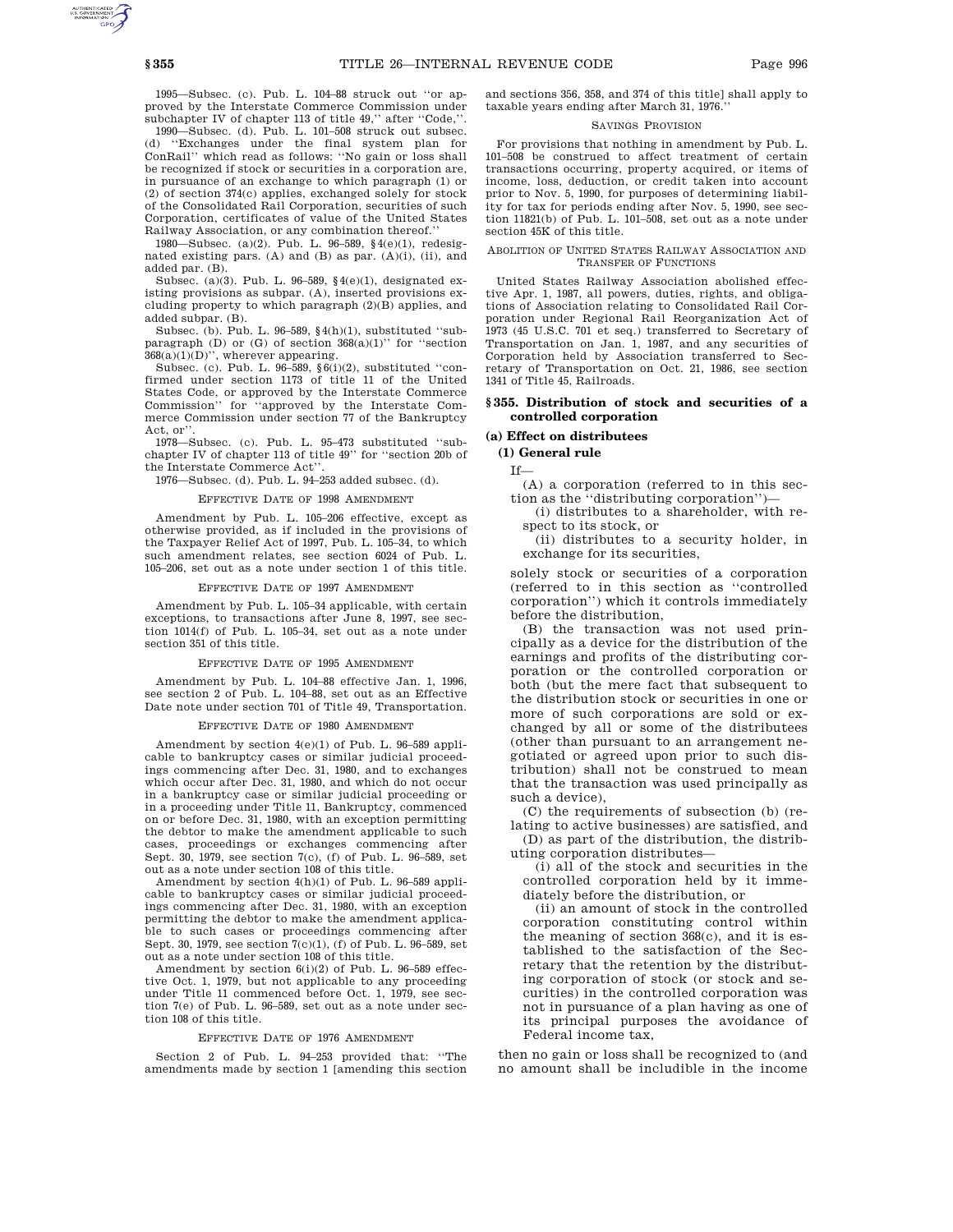of) such shareholder or security holder on the receipt of such stock or securities.

### **(2) Non pro rata distributions, etc.**

Paragraph (1) shall be applied without regard to the following:

(A) whether or not the distribution is pro rata with respect to all of the shareholders of the distributing corporation,

(B) whether or not the shareholder surrenders stock in the distributing corporation, and

(C) whether or not the distribution is in pursuance of a plan of reorganization (within the meaning of section  $368(a)(1)(D)$ .

### **(3) Limitations**

### **(A) Excess principal amount**

Paragraph (1) shall not apply if—

(i) the principal amount of the securities in the controlled corporation which are received exceeds the principal amount of the securities which are surrendered in connection with such distribution, or

(ii) securities in the controlled corporation are received and no securities are surrendered in connection with such distribution.

### **(B) Stock acquired in taxable transactions within 5 years treated as boot**

For purposes of this section (other than paragraph  $(1)(D)$  of this subsection) and so much of section 356 as relates to this section, stock of a controlled corporation acquired by the distributing corporation by reason of any transaction—

(i) which occurs within 5 years of the distribution of such stock, and

(ii) in which gain or loss was recognized in whole or in part,

shall not be treated as stock of such controlled corporation, but as other property.

# **(C) Property attributable to accrued interest**

Neither paragraph (1) nor so much of section 356 as relates to paragraph (1) shall apply to the extent that any stock (including nonqualified preferred stock, as defined in section  $351(g)(2)$ , securities, or other property received is attributable to interest which has accrued on securities on or after the beginning of the holder's holding period.

## **(D) Nonqualified preferred stock**

Nonqualified preferred stock (as defined in section  $351(g)(2)$  received in a distribution with respect to stock other than nonqualified preferred stock (as so defined) shall not be treated as stock or securities.

### **(4) Cross references**

**(A) For treatment of the exchange if any property is received which is not permitted to be received under this subsection (including nonqualified preferred stock and an excess principal amount of securities received over securities surrendered, but not including property to which paragraph (3)(C) applies), see section 356.**

**(B) For treatment of accrued interest in the case of an exchange described in paragraph (3)(C), see section 61.**

## **(b) Requirements as to active business**

## **(1) In general**

Subsection (a) shall apply only if either—

(A) the distributing corporation, and the controlled corporation (or, if stock of more than one controlled corporation is distributed, each of such corporations), is engaged immediately after the distribution in the active conduct of a trade or business, or

(B) immediately before the distribution, the distributing corporation had no assets other than stock or securities in the controlled corporations and each of the controlled corporations is engaged immediately after the distribution in the active conduct of a trade or business.

### **(2) Definition**

For purposes of paragraph (1), a corporation shall be treated as engaged in the active conduct of a trade or business if and only if—

(A) it is engaged in the active conduct of a trade or business,

(B) such trade or business has been actively conducted throughout the 5-year period ending on the date of the distribution,

(C) such trade or business was not acquired within the period described in subparagraph (B) in a transaction in which gain or loss was recognized in whole or in part, and

(D) control of a corporation which (at the time of acquisition of control) was conducting such trade or business—

(i) was not acquired by any distributee corporation directly (or through 1 or more corporations, whether through the distributing corporation or otherwise) within the period described in subparagraph (B) and was not acquired by the distributing corporation directly (or through 1 or more corporations) within such period, or

(ii) was so acquired by any such corporation within such period, but, in each case in which such control was so acquired, it was so acquired, only by reason of transactions in which gain or loss was not recognized in whole or in part, or only by reason of such transactions combined with acquisitions before the beginning of such period.

For purposes of subparagraph (D), all distributee corporations which are members of the same affiliated group (as defined in section 1504(a) without regard to section 1504(b)) shall be treated as 1 distributee corporation.

## **(3) Special rules for determining active conduct in the case of affiliated groups**

## **(A) In general**

For purposes of determining whether a corporation meets the requirements of paragraph (2)(A), all members of such corporation's separate affiliated group shall be treated as one corporation.

# **(B) Separate affiliated group**

For purposes of this paragraph, the term ''separate affiliated group'' means, with respect to any corporation, the affiliated group which would be determined under section 1504(a) if such corporation were the common parent and section 1504(b) did not apply.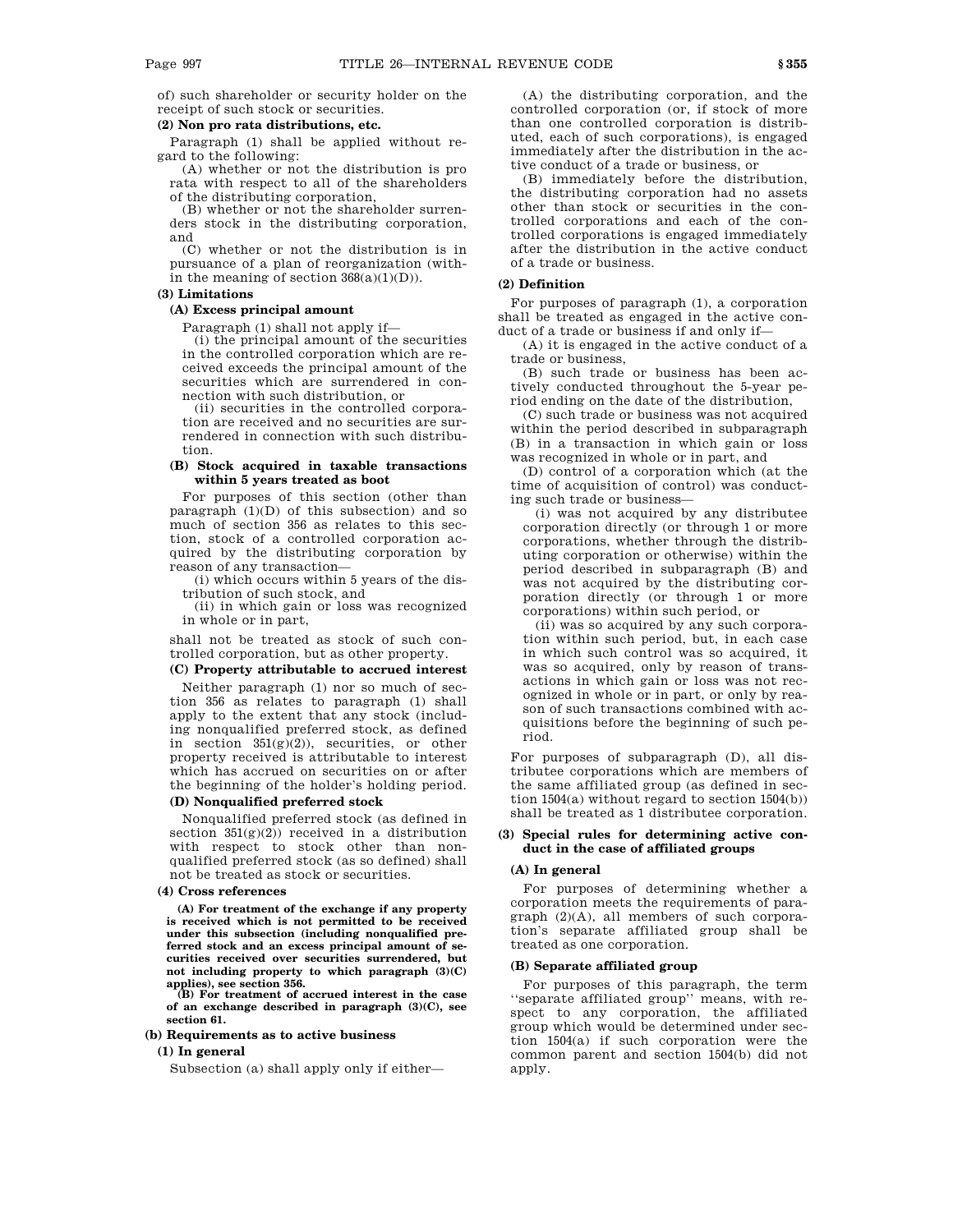## **(C) Treatment of trade or business conducted by acquired member**

If a corporation became a member of a separate affiliated group as a result of one or more transactions in which gain or loss was recognized in whole or in part, any trade or business conducted by such corporation (at the time that such corporation became such a member) shall be treated for purposes of paragraph (2) as acquired in a transaction in which gain or loss was recognized in whole or in part.

## **(D) Regulations**

The Secretary shall prescribe such regulations as are necessary or appropriate to carry out the purposes of this paragraph, including regulations which provide for the proper application of subparagraphs (B), (C), and (D) of paragraph (2), and modify the application of subsection  $(a)(3)(B)$ , in connection with the application of this paragraph.

## **(c) Taxability of corporation on distribution (1) In general**

Except as provided in paragraph (2), no gain or loss shall be recognized to a corporation on any distribution to which this section (or so much of section 356 as relates to this section) applies and which is not in pursuance of a plan of reorganization.

## **(2) Distribution of appreciated property**

### **(A) In general**

If—

(i) in a distribution referred to in paragraph (1), the corporation distributes property other than qualified property, and

(ii) the fair market value of such property exceeds its adjusted basis (in the hands of the distributing corporation),

then gain shall be recognized to the distributing corporation as if such property were sold to the distributee at its fair market value.

### **(B) Qualified property**

For purposes of subparagraph (A), the term ''qualified property'' means any stock or securities in the controlled corporation.

# **(C) Treatment of liabilities**

If any property distributed in the distribution referred to in paragraph (1) is subject to a liability or the shareholder assumes a liability of the distributing corporation in connection with the distribution, then, for purposes of subparagraph (A), the fair market value of such property shall be treated as not less than the amount of such liability.

### **(3) Coordination with sections 311 and 336(a)**

Sections 311 and 336(a) shall not apply to any distribution referred to in paragraph (1).

### **(d) Recognition of gain on certain distributions of stock or securities in controlled corporation**

#### **(1) In general**

In the case of a disqualified distribution, any stock or securities in the controlled corporation shall not be treated as qualified property for purposes of subsection  $(c)(2)$  of this section or section  $361(c)(2)$ .

## **(2) Disqualified distribution**

For purposes of this subsection, the term ''disqualified distribution'' means any distribution to which this section (or so much of section 356 as relates to this section) applies if, immediately after the distribution—

(A) any person holds disqualified stock in the distributing corporation which constitutes a 50-percent or greater interest in such corporation, or

(B) any person holds disqualified stock in the controlled corporation (or, if stock of more than 1 controlled corporation is distributed, in any controlled corporation) which constitutes a 50-percent or greater interest in such corporation.

## **(3) Disqualified stock**

For purposes of this subsection, the term ''disqualified stock'' means—

(A) any stock in the distributing corporation acquired by purchase after October 9, 1990, and during the 5-year period ending on the date of the distribution, and

(B) any stock in any controlled corporation—

(i) acquired by purchase after October 9, 1990, and during the 5-year period ending on the date of the distribution, or

(ii) received in the distribution to the extent attributable to distributions on—

(I) stock described in subparagraph  $(A)$ , or

(II) any securities in the distributing corporation acquired by purchase after October 9, 1990, and during the 5-year period ending on the date of the distribution.

### **(4) 50-percent or greater interest**

For purposes of this subsection, the term ''50-percent or greater interest'' means stock possessing at least 50 percent of the total combined voting power of all classes of stock entitled to vote or at least 50 percent of the total value of shares of all classes of stock.

### **(5) Purchase**

For purposes of this subsection—

### **(A) In general**

Except as otherwise provided in this paragraph, the term ''purchase'' means any acquisition but only if—

(i) the basis of the property acquired in the hands of the acquirer is not determined (I) in whole or in part by reference to the adjusted basis of such property in the hands of the person from whom acquired, or (II) under section 1014(a), and

(ii) the property is not acquired in an exchange to which section 351, 354, 355, or 356 applies.

## **(B) Certain section 351 exchanges treated as purchases**

The term ''purchase'' includes any acquisition of property in an exchange to which section 351 applies to the extent such property is acquired in exchange for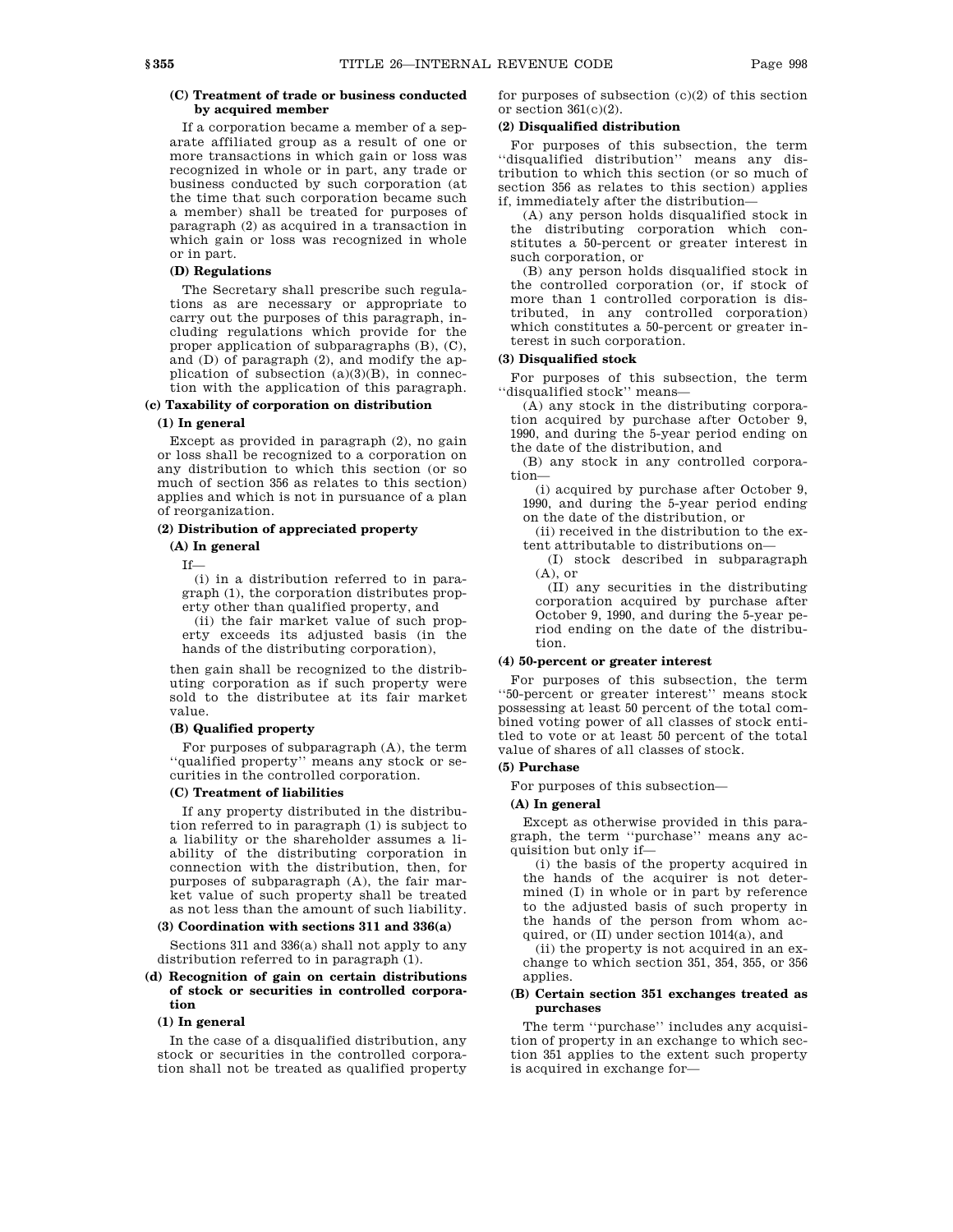(i) any cash or cash item,

(ii) any marketable stock or security, or (iii) any debt of the transferor.

#### **(C) Carryover basis transactions**

If—

(i) any person acquires property from another person who acquired such property by purchase (as determined under this paragraph with regard to this subparagraph), and

(ii) the adjusted basis of such property in the hands of such acquirer is determined in whole or in part by reference to the adjusted basis of such property in the hands of such other person,

such acquirer shall be treated as having acquired such property by purchase on the date it was so acquired by such other person.

## **(6) Special rule where substantial diminution of risk**

### **(A) In general**

If this paragraph applies to any stock or securities for any period, the running of any 5-year period set forth in subparagraph (A) or (B) of paragraph (3) (whichever applies) shall be suspended during such period.

## **(B) Property to which suspension applies**

This paragraph applies to any stock or securities for any period during which the holder's risk of loss with respect to such stock or securities, or with respect to any portion of the activities of the corporation, is (directly or indirectly) substantially diminished by—

(i) an option,

- (ii) a short sale,
- (iii) any special class of stock, or

(iv) any other device or transaction.

# **(7) Aggregation rules**

# **(A) In general**

For purposes of this subsection, a person and all persons related to such person (within the meaning of section  $267(b)$  or  $707(b)(1)$ ) shall be treated as one person.

## **(B) Persons acting pursuant to plans or arrangements**

If two or more persons act pursuant to a plan or arrangement with respect to acquisitions of stock or securities in the distributing corporation or controlled corporation, such persons shall be treated as one person for purposes of this subsection.

### **(8) Attribution from entities**

### **(A) In general**

Paragraph (2) of section 318(a) shall apply in determining whether a person holds stock or securities in any corporation (determined by substituting ''10 percent'' for ''50 percent'' in subparagraph (C) of such paragraph (2) and by treating any reference to stock as including a reference to securities).

#### **(B) Deemed purchase rule**

If—

(i) any person acquires by purchase an interest in any entity, and

(ii) such person is treated under subparagraph (A) as holding any stock or securities by reason of holding such interest,

such stock or securities shall be treated as acquired by purchase by such person on the later of the date of the purchase of the interest in such entity or the date such stock or securities are acquired by purchase by such entity.

## **(9) Regulations**

The Secretary shall prescribe such regulations as may be necessary to carry out the purposes of this subsection, including—

(A) regulations to prevent the avoidance of the purposes of this subsection through the use of related persons, intermediaries, passthru entities, options, or other arrangements, and

(B) regulations modifying the definition of the term ''purchase''.

## **(e) Recognition of gain on certain distributions of stock or securities in connection with acquisitions**

# **(1) General rule**

If there is a distribution to which this subsection applies, any stock or securities in the controlled corporation shall not be treated as qualified property for purposes of subsection  $(c)(2)$  of this section or section  $361(c)(2)$ .

## **(2) Distributions to which subsection applies (A) In general**

This subsection shall apply to any distribution—

(i) to which this section (or so much of section 356 as relates to this section) applies, and

(ii) which is part of a plan (or series of related transactions) pursuant to which 1 or more persons acquire directly or indirectly stock representing a 50-percent or greater interest in the distributing corporation or any controlled corporation.

### **(B) Plan presumed to exist in certain cases**

If 1 or more persons acquire directly or indirectly stock representing a 50-percent or greater interest in the distributing corporation or any controlled corporation during the 4-year period beginning on the date which is 2 years before the date of the distribution, such acquisition shall be treated as pursuant to a plan described in subparagraph (A)(ii) unless it is established that the distribution and the acquisition are not pursuant to a plan or series of related transactions.

### **(C) Certain plans disregarded**

A plan (or series of related transactions) shall not be treated as described in subparagraph (A)(ii) if, immediately after the completion of such plan or transactions, the distributing corporation and all controlled corporations are members of a single affiliated group (as defined in section 1504 without regard to subsection (b) thereof).

## **(D) Coordination with subsection (d)**

This subsection shall not apply to any distribution to which subsection (d) applies.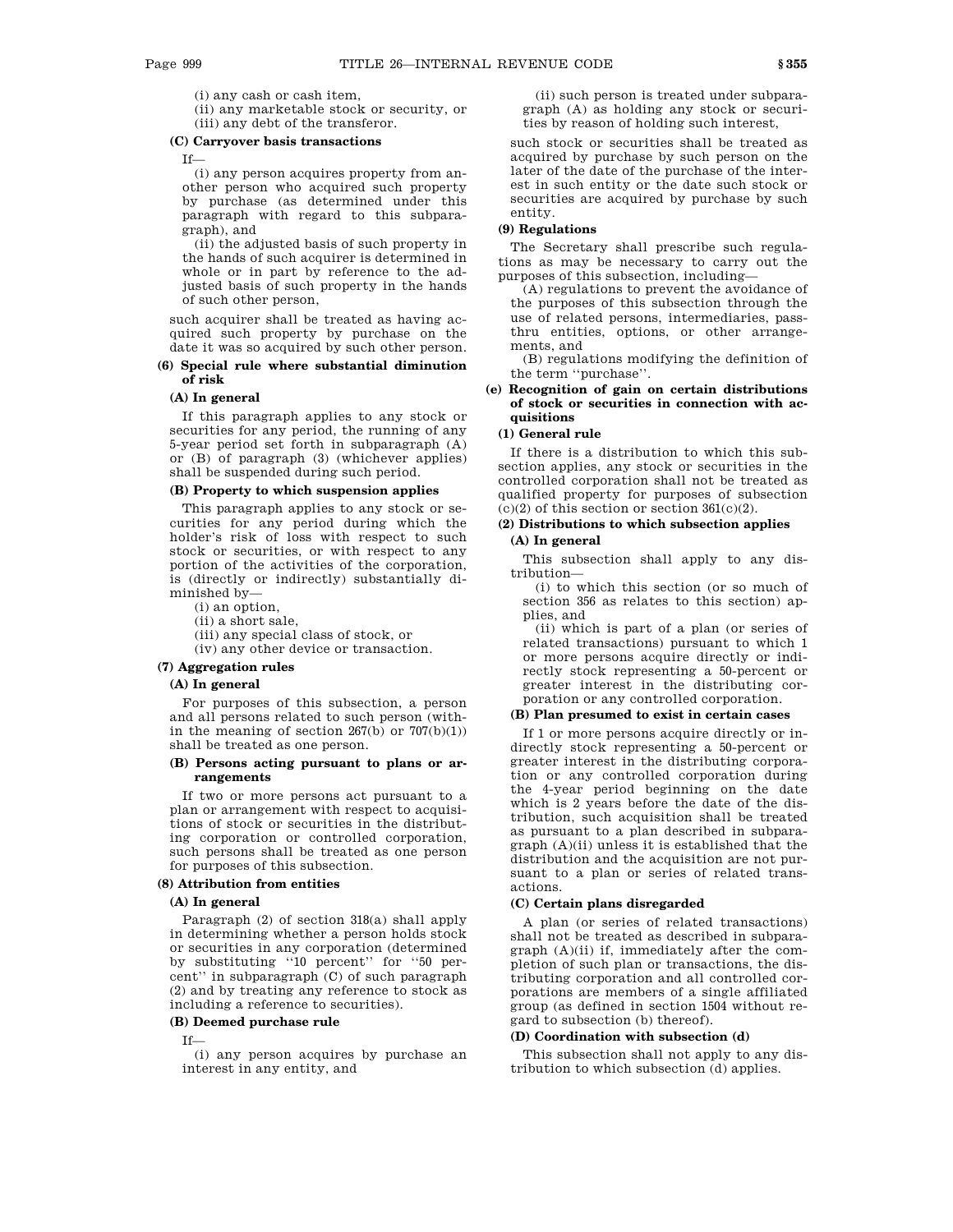## **(3) Special rules relating to acquisitions**

## **(A) Certain acquisitions not taken into account**

Except as provided in regulations, the following acquisitions shall not be taken into account in applying paragraph  $(2)(A)(ii)$ :

(i) The acquisition of stock in any controlled corporation by the distributing corporation.

(ii) The acquisition by a person of stock in any controlled corporation by reason of holding stock or securities in the distributing corporation.

(iii) The acquisition by a person of stock in any successor corporation of the distributing corporation or any controlled corporation by reason of holding stock or securities in such distributing or controlled corporation.

(iv) The acquisition of stock in the distributing corporation or any controlled corporation to the extent that the percentage of stock owned directly or indirectly in such corporation by each person owning stock in such corporation immediately before the acquisition does not decrease.

This subparagraph shall not apply to any acquisition if the stock held before the acquisition was acquired pursuant to a plan (or series of related transactions) described in paragraph (2)(A)(ii).

## **(B) Asset acquisitions**

Except as provided in regulations, for purposes of this subsection, if the assets of the distributing corporation or any controlled corporation are acquired by a successor corporation in a transaction described in subparagraph  $(A)$ ,  $(C)$ , or  $(D)$  of section  $368(a)(1)$ or any other transaction specified in regulations by the Secretary, the shareholders (immediately before the acquisition) of the corporation acquiring such assets shall be treated as acquiring stock in the corporation from which the assets were acquired.

## **(4) Definition and special rules**

For purposes of this subsection—

### **(A) 50-percent or greater interest**

The term ''50-percent or greater interest'' has the meaning given such term by subsection  $(d)(4)$ .

## **(B) Distributions in title 11 or similar case**

Paragraph (1) shall not apply to any distribution made in a title 11 or similar case (as defined in section 368(a)(3)).

# **(C) Aggregation and attribution rules**

# **(i) Aggregation**

The rules of paragraph  $(7)(A)$  of subsection (d) shall apply.

# **(ii) Attribution**

Section 318(a)(2) shall apply in determining whether a person holds stock or securities in any corporation. Except as provided in regulations, section  $318(a)(2)(C)$  shall be applied without regard to the phrase ''50 percent or more in value'' for purposes of the preceding sentence.

## **(D) Successors and predecessors**

For purposes of this subsection, any reference to a controlled corporation or a distributing corporation shall include a reference to any predecessor or successor of such corporation.

### **(E) Statute of limitations**

If there is a distribution to which paragraph (1) applies—

(i) the statutory period for the assessment of any deficiency attributable to any part of the gain recognized under this subsection by reason of such distribution shall not expire before the expiration of 3 years from the date the Secretary is notified by the taxpayer (in such manner as the Secretary may by regulations prescribe) that such distribution occurred, and

(ii) such deficiency may be assessed before the expiration of such 3-year period notwithstanding the provisions of any other law or rule of law which would otherwise prevent such assessment.

### **(5) Regulations**

The Secretary shall prescribe such regulations as may be necessary to carry out the purposes of this subsection, including regulations—

(A) providing for the application of this subsection where there is more than 1 controlled corporation,

(B) treating 2 or more distributions as 1 distribution where necessary to prevent the avoidance of such purposes, and

(C) providing for the application of rules similar to the rules of subsection  $(d)(6)$ where appropriate for purposes of paragraph  $(2)(B)$ .

### **(f) Section not to apply to certain intragroup distributions**

Except as provided in regulations, this section (or so much of section 356 as relates to this section) shall not apply to the distribution of stock from 1 member of an affiliated group (as defined in section  $1504(a)$ ) to another member of such group if such distribution is part of a plan (or series of related transactions) described in subsection  $(e)(2)(A)(ii)$  (determined after the application of subsection (e)).

## **(g) Section not to apply to distributions involving disqualified investment corporations**

### **(1) In general**

This section (and so much of section 356 as relates to this section) shall not apply to any distribution which is part of a transaction if—

(A) either the distributing corporation or controlled corporation is, immediately after the transaction, a disqualified investment corporation, and

(B) any person holds, immediately after the transaction, a 50-percent or greater interest in any disqualified investment corporation, but only if such person did not hold such an interest in such corporation immediately before the transaction.

## **(2) Disqualified investment corporation**

For purposes of this subsection—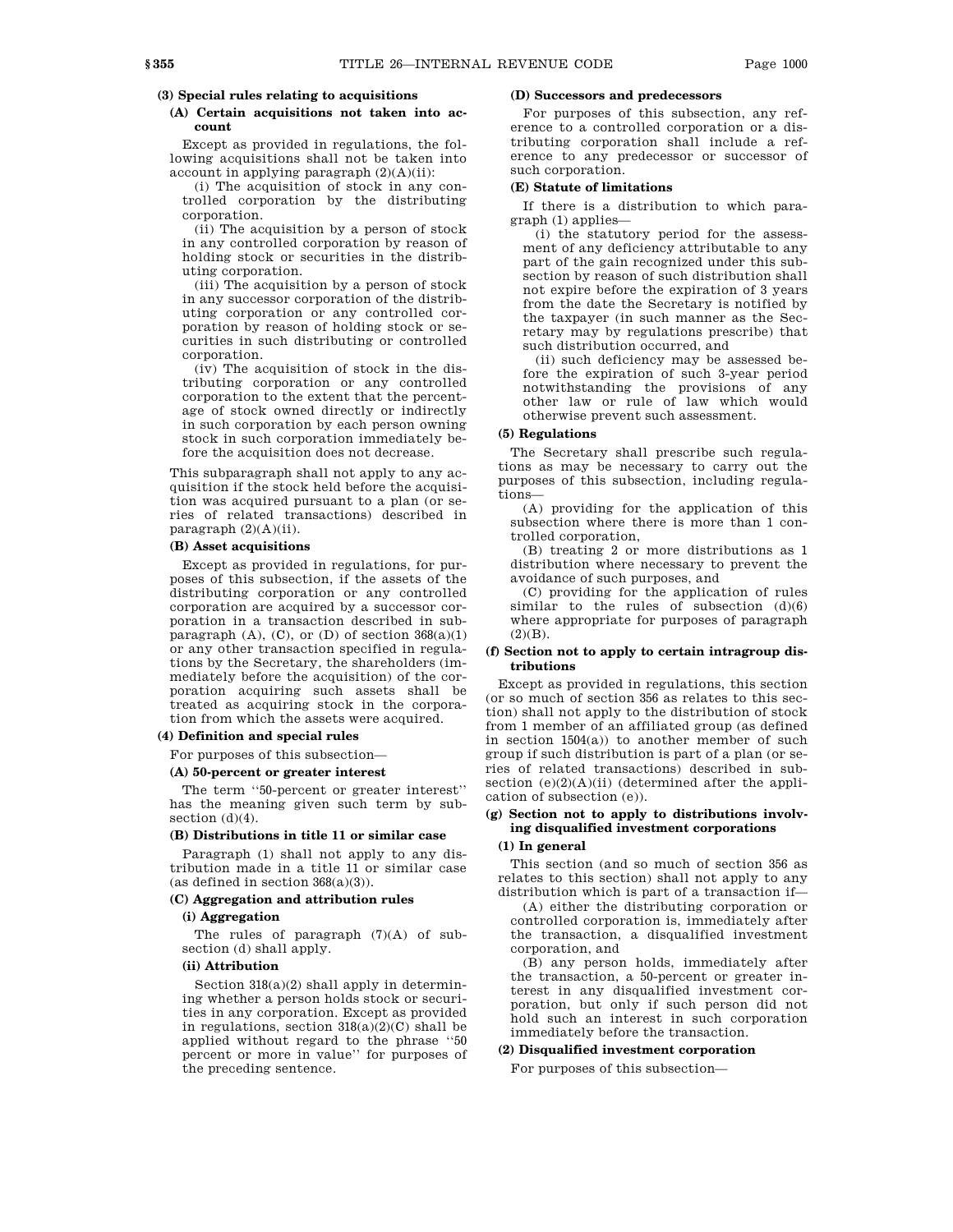# **(A) In general**

The term ''disqualified investment corporation'' means any distributing or controlled corporation if the fair market value of the investment assets of the corporation is—

(i) in the case of distributions after the end of the 1-year period beginning on the date of the enactment of this subsection, 2 ⁄3 or more of the fair market value of all assets of the corporation, and

(ii) in the case of distributions during such 1-year period, 3 ⁄4 or more of the fair market value of all assets of the corporation.

## **(B) Investment assets**

## **(i) In general**

Except as otherwise provided in this subparagraph, the term ''investment assets'' means—

(I) cash,

(II) any stock or securities in a corporation,

(III) any interest in a partnership,

(IV) any debt instrument or other evidence of indebtedness,

(V) any option, forward or futures contract, notional principal contract, or derivative,

(VI) foreign currency, or

(VII) any similar asset.

### **(ii) Exception for assets used in active conduct of certain financial trades or businesses**

Such term shall not include any asset which is held for use in the active and regular conduct of—

(I) a lending or finance business (within the meaning of section 954(h)(4)),

(II) a banking business through a bank (as defined in section 581), a domestic building and loan association (within the meaning of section  $7701(a)(19)$ , or any similar institution specified by the Secretary, or

(III) an insurance business if the conduct of the business is licensed, authorized, or regulated by an applicable insurance regulatory body.

This clause shall only apply with respect to any business if substantially all of the income of the business is derived from persons who are not related (within the meaning of section  $267(b)$  or  $707(b)(1)$  to the person conducting the business.

## **(iii) Exception for securities marked to market**

Such term shall not include any security (as defined in section  $475(c)(2)$ ) which is held by a dealer in securities and to which section 475(a) applies.

# **(iv) Stock or securities in a 20-percent controlled entity**

### **(I) In general**

Such term shall not include any stock and securities in, or any asset described in subclause (IV) or (V) of clause (i) issued by, a corporation which is a 20-percent controlled entity with respect to the distributing or controlled corporation.

### **(II) Look-thru rule**

The distributing or controlled corporation shall, for purposes of applying this subsection, be treated as owning its ratable share of the assets of any 20-percent controlled entity.

## **(III) 20-percent controlled entity**

For purposes of this clause, the term ''20-percent controlled entity'' means, with respect to any distributing or controlled corporation, any corporation with respect to which the distributing or controlled corporation owns directly or indirectly stock meeting the requirements of section 1504(a)(2), except that such section shall be applied by substituting ''20 percent'' for ''80 percent'' and without regard to stock described in section  $1504(a)(4)$ .

## **(v) Interests in certain partnerships (I) In general**

Such term shall not include any interest in a partnership, or any debt instrument or other evidence of indebtedness, issued by the partnership, if 1 or more of the trades or businesses of the partnership are (or, without regard to the 5-year requirement under subsection (b)(2)(B), would be) taken into account by the distributing or controlled corporation, as the case may be, in determining whether the requirements of subsection (b) are met with respect to the distribution.

### **(II) Look-thru rule**

The distributing or controlled corporation shall, for purposes of applying this subsection, be treated as owning its ratable share of the assets of any partnership described in subclause (I).

### **(3) 50-percent or greater interest**

For purposes of this subsection—

#### **(A) In general**

The term ''50-percent or greater interest'' has the meaning given such term by subsection (d)(4).

## **(B) Attribution rules**

The rules of section 318 shall apply for purposes of determining ownership of stock for purposes of this paragraph.

### **(4) Transaction**

For purposes of this subsection, the term ''transaction'' includes a series of transactions.

### **(5) Regulations**

The Secretary shall prescribe such regulations as may be necessary to carry out, or prevent the avoidance of, the purposes of this subsection, including regulations—

(A) to carry out, or prevent the avoidance of, the purposes of this subsection in cases involving—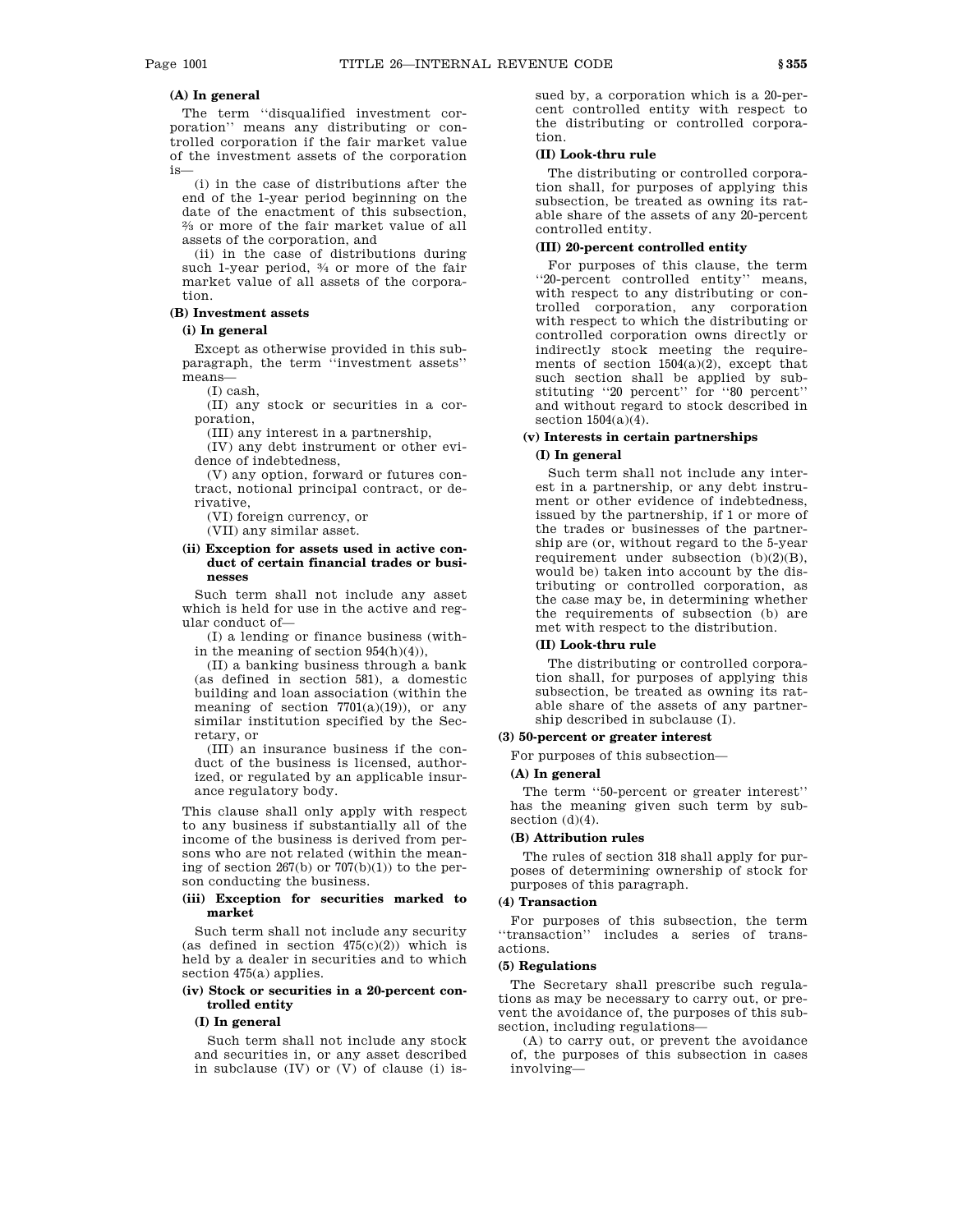(i) the use of related persons, intermediaries, pass-thru entities, options, or other arrangements, and

(ii) the treatment of assets unrelated to the trade or business of a corporation as investment assets if, prior to the distribution, investment assets were used to acquire such unrelated assets,

(B) which in appropriate cases exclude from the application of this subsection a distribution which does not have the character of a redemption which would be treated as a sale or exchange under section 302, and

(C) which modify the application of the attribution rules applied for purposes of this subsection.

(Aug. 16, 1954, ch. 736, 68A Stat. 113; Pub. L. 94–455, title XIX, §1906(b)(13)(A), Oct. 4, 1976, 90 Stat. 1834; Pub. L. 96–589, §4(e)(2), Dec. 24, 1980, 94 Stat. 3403; Pub. L. 100–203, title X, §10223(b), Dec. 22, 1987, 101 Stat. 1330–411; Pub. L. 100–647, title I, §1018(d)(5)(C), title II, §2004(k)(1), Nov. 10, 1988, 102 Stat. 3580, 3605; Pub. L. 101–508, title XI, §§11321(a), 11702(e)(2), Nov. 5, 1990, 104 Stat. 1388–460, 1388–515; Pub. L. 104–188, title I, §1704(t)(31), Aug. 20, 1996, 110 Stat. 1889; Pub. L. 105–34, title X, §§1012(a), (b)(1), 1014(c), (e)(1), (2), Aug. 5, 1997, 111 Stat. 914, 916, 921; Pub. L. 105–206, title VI, §6010(c)(2), July 22, 1998, 112 Stat. 813; Pub. L. 109–222, title II, §202, title V, §507(a), May 17, 2006, 120 Stat. 348, 358; Pub. L. 109–432, div. A, title IV, §410(a), Dec. 20, 2006, 120 Stat. 2963; Pub. L. 110–172, §4(b)(1), (2), Dec. 29, 2007, 121 Stat. 2476.)

### REFERENCES IN TEXT

The date of the enactment of this subsection, referred to in subsec.  $(g)(2)(A)(i)$ , is the date of enactment of Pub. L. 109–222, which was approved May 17, 2006.

#### **AMENDMENTS**

2007—Subsec. (b)(2)(A). Pub. L. 110–172,  $\S 4(b)(1),$ amended subpar. (A) generally. Prior to amendment, subpar. (A) read as follows: ''it is engaged in the active conduct of a trade or business, or substantially all of its assets consist of stock and securities of a corporation controlled by it (immediately after the distribution) which is so engaged,' $\,$ 

Subsec. (b)(3). Pub. L. 110–172, §4(b)(2), amended par. (3) generally. Prior to amendment, par. (3) provided for special rule relating to active business requirement applicable in the case of any distribution made after May 17, 2006.

2006—Subsec. (b)(3). Pub. L. 109–222, §202, added par. (3).

Subsec. (b)(3)(A), (D). Pub. L. 109–432 struck out ''and on or before December 31, 2010'' after ''this paragraph'' in subpar. (A) and after "such date" in subpar. (D).

Subsec. (g). Pub. L. 109–222, §507(a), added subsec. (g). 1998—Subsec. (e)(3)(A). Pub. L. 105–206, §6010(c)(2)(A), substituted ''shall not be taken into account in applying'' for ''shall not be treated as described in'' in introductory provisions.

Subsec. (e)(3)(A)(iv). Pub. L. 105–206, §6010(c)(2)(B), added cl. (iv) and struck out former cl. (iv) which read as follows: ''The acquisition of stock in a corporation if shareholders owning directly or indirectly stock possessing—

''(I) more than 50 percent of the total combined voting power of all classes of stock entitled to vote, and

''(II) more than 50 percent of the total value of shares of all classes of stock,

in the distributing corporation or any controlled corporation before such acquisition own directly or indirectly stock possessing such vote and value in such distributing or controlled corporation after such acquisition.''

1997—Subsec. (a)(3)(C). Pub. L. 105–34, §1014(e)(1), inserted "(including nonqualified preferred stock, as defined in section  $351(g)(2)$ )'' after "stock'.

Subsec. (a)(3)(D). Pub. L. 105–34, §1014(c), added subpar. (D).

Subsec. (a)(4)(A). Pub. L. 105–34, §1014(e)(2), inserted ''nonqualified preferred stock and'' after ''subsection (including''.

Subsec. (e). Pub. L. 105–34, §1012(a), added subsec. (e). Subsec. (f). Pub. L. 105–34, §1012(b)(1), added subsec. (f).

1996—Subsec. (d)(7)(A). Pub. L. 104–188 inserted ''section" before "267(b)"

1990—Subsec. (c). Pub. L. 101–508, §11321(a), added subsec. (c) and struck out former subsec. (c) which read as follows:

''(1) IN GENERAL.—Except as provided in paragraph (2), no gain or loss shall be recognized to a corporation on any distribution to which this section (or so much of section 356 as relates to this section) applies and which is not in pursuance of a plan of reorganization.

'(2) DISTRIBUTION OF APPRECIATED PROPERTY.-

 $'(A)$  In GENERAL.—If—

''(i) in a distribution referred to in paragraph (1), the corporation distributes property other than stock or securities in the controlled corporation, and

''(ii) the fair market value of such property exceeds its adjusted basis (in the hands of the distributing corporation),

then gain shall be recognized to the distributing corporation as if such property were sold to the distributee at its fair market value.

''(B) TREATMENT OF LIABILITIES.—If any property distributed in the distribution referred to in paragraph (1) is subject to a liability or the shareholder assumes a liability of the distributing corporation in connection with the distribution, then, for purposes of subparagraph (A), the fair market value of such property shall be treated as not less than the amount of such liability.

''(3) COORDINATION WITH SECTIONS 311 AND 336(a).—Sections 311 and 336(a) shall not apply to any distribution referred to in paragraph (1).''

Pub. L. 101–508,  $\frac{8}{3}11702(e)(2)$ , amended subsec. (c) generally. Prior to amendment, subsec. (c) read as follows: ''Section 311 shall apply to any distribution—

''(1) to which this section (or so much of section 356 as relates to this section) applies, and

''(2) which is not in pursuance of a plan of reorganization,

in the same manner as if such distribution were a distribution to which subpart A of part I applies; except that subsection (b) of section 311 shall not apply to any distribution of stock or securities in the controlled corporation.''

Subsec. (d). Pub. L. 101–508, §11321(a), added subsec. (d).

1988—Subsec. (b)(2)(D)(i), (ii). Pub. L. 100–647, §2004(k)(1), added cls. (i) and (ii) and struck out former cls. (i) and (ii) which read as follows:

''(i) was not acquired by any distributee corporation directly (or through 1 or more corporations, whether through the distributing corporation or otherwise) within the period described in subparagraph (B), or

''(ii) was so acquired such distributee corporation within such period, but such control was so acquired only by reason of transactions in which gain or loss was not recognized in whole or in part, or only by reason of such transactions combined with acquisitions before the beginning of such period.

Subsec. (c). Pub. L. 100–647, §1018(d)(5)(C), added subsec. (c).

1987—Subsec. (b)(2)(D). Pub. L. 100–203, §10223(b)(3), inserted at end ''For purposes of subparagraph (D), all distributee corporations which are members of the same affiliated group (as defined in section 1504(a)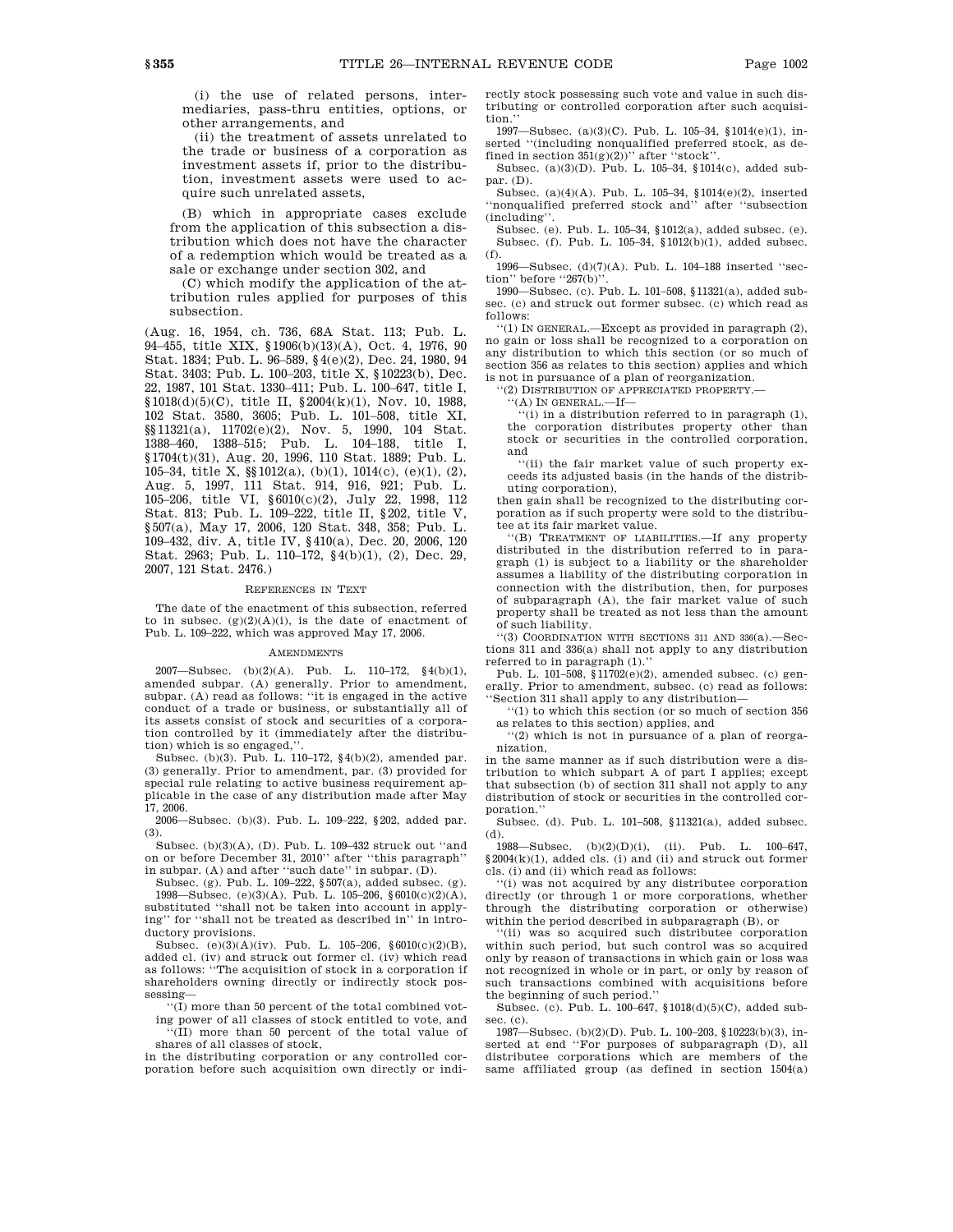without regard to section 1504(b)) shall be treated as 1 distributee corporation.''

Subsec.  $(b)(2)(D)(i)$ . Pub. L. 100–203, §10223(b)(1), amended cl. (i) generally. Prior to amendment, cl. (i) read as follows: ''was not acquired directly (or through one or more corporations) by another corporation within the period described in subparagraph (B), or''.

Subsec. (b)(2)(D)(ii). Pub. L. 100–203, §10223(b)(2), substituted ''such distributee corporation'' for ''by another corporation''.

1980—Subsec. (a)(3). Pub. L. 96–589 designated existing provisions as subpars. (A) and (B) and added subpar. (C).

Subsec. (a)(4). Pub. L. 96–589, §4(e)(2), designated existing provisions as subpar. (A), substituted ''exchange if any property'' for ''distribution if any property'', inserted provisions excluding property to which paragraph (3)(C) applies, and added subpar. (B).

1976—Subsec. (a)(1)(D)(ii). Pub. L. 94–455 struck out ''or his delegate'' after ''Secretary''.

#### EFFECTIVE DATE OF 2007 AMENDMENT

Pub. L. 110–172, §4(d), Dec. 29, 2007, 121 Stat. 2478, provided that:

''(1) IN GENERAL.—Except as otherwise provided in this subsection, the amendments made by this section [amending this section and sections 911 and 954 of this title] shall take effect as if included in the provisions of the Tax Increase Prevention and Reconciliation Act of 2005 [Pub. L. 109–222] to which they relate.

''(2) MODIFICATION OF ACTIVE BUSINESS DEFINITION UNDER SECTION 355.—

''(A) IN GENERAL.—Except as otherwise provided in this paragraph, the amendments made by subsection (b) [amending this section] shall apply to distributions made after May 17, 2006.

''(B) TRANSITION RULE.—The amendments made by subsection (b) shall not apply to any distribution pursuant to a transaction which is—

''(i) made pursuant to an agreement which was

binding on May 17, 2006, and at all times thereafter, ''(ii) described in a ruling request submitted to the Internal Revenue Service on or before such date, or

''(iii) described on or before such date in a public announcement or in a filing with the Securities and Exchange Commission.

''(C) ELECTION OUT OF TRANSITION RULE.—Subparagraph (B) shall not apply if the distributing corporation elects not to have such subparagraph apply to distributions of such corporation. Any such election, once made, shall be irrevocable.

''(D) SPECIAL RULE FOR CERTAIN PRE-ENACTMENT DIS-TRIBUTIONS.—For purposes of determining the continued qualification under section 355(b)(2)(A) of the Internal Revenue Code of 1986 of distributions made on or before May 17, 2006, as a result of an acquisition, disposition, or other restructuring after such date, such distribution shall be treated as made on the date of such acquisition, disposition, or restructuring for purposes of applying subparagraphs (A) through (C) of this paragraph. The preceding sentence shall only apply with respect to the corporation that undertakes such acquisition, disposition, or other restructuring, and only if such application results in continued qualification under section 355(b)(2)(A) of such Code.

''(3) AMENDMENT RELATED TO SECTION 515 OF THE ACT.— The amendment made by subsection (c) [amending section 911 of this title] shall apply to taxable years beginning after December 31, 2006.''

### EFFECTIVE DATE OF 2006 AMENDMENT

Pub. L. 109–432, div. A, title IV, §410(b), Dec. 20, 2006, 120 Stat. 2963, provided that: ''The amendments made by this section [amending this section] shall take effect as if included in section 202 of the Tax Increase Prevention and Reconciliation Act of 2005 [Pub. L. 109–222].''

Pub. L. 109–222, title V, §507(b), May 17, 2006, 120 Stat. 361, provided that:

''(1) IN GENERAL.—The amendments made by this section [amending this section] shall apply to distributions after the date of the enactment of this Act [May 17, 2006].

''(2) TRANSITION RULE.—The amendments made by this section shall not apply to any distribution pursuant to a transaction which is—

''(A) made pursuant to an agreement which was binding on such date of enactment and at all times thereafter,

''(B) described in a ruling request submitted to the Internal Revenue Service on or before such date, or

''(C) described on or before such date in a public announcement or in a filing with the Securities and Exchange Commission.''

#### EFFECTIVE DATE OF 1998 AMENDMENT

Amendment by Pub. L. 105–206 effective, except as otherwise provided, as if included in the provisions of the Taxpayer Relief Act of 1997, Pub. L. 105–34, to which such amendment relates, see section 6024 of Pub. L. 105–206, set out as a note under section 1 of this title.

#### EFFECTIVE DATE OF 1997 AMENDMENT

Amendment by section 1012(a), (b)(1) of Pub. L. 105–34 applicable, with transition rule, to distributions after Apr. 16, 1997, except that amendment by section 1012(a) applicable to such distributions only if pursuant to a plan (or series of related transactions) which involves an acquisition described in subsec.  $(e)(2)(A)(ii)$  of this section occurring after such date, see section 1012(d) of Pub. L. 105–34, as amended, set out as a note under section 351 of this title.

Amendment by section  $1014(c)$ ,  $(e)(1)$ ,  $(2)$  of Pub. L. 105–34 applicable, with certain exceptions, to transactions after June 8, 1997, see section 1014(f) of Pub. L. 105–34, set out as a note under section 351 of this title.

### EFFECTIVE DATE OF 1990 AMENDMENT

Section 11321(c) of Pub. L. 101–508 provided that:

''(1) IN GENERAL.—Except as otherwise provided in this subsection, the amendments made by this section [amending this section and section 361 of this title] shall apply to distributions after October 9, 1990.

''(2) BINDING CONTRACT EXCEPTION.—The amendments made by this section shall not apply to any distribution pursuant to a written binding contract in effect on October 9, 1990, and at all times thereafter before such distribution.

''(3) TRANSITIONAL RULES.—For purposes of subpara-graphs (A) and (B) of section 355(d)(3) of the Internal Revenue Code of 1986 (as amended by subsection (a)), an acquisition shall be treated as occurring on or before October 9, 1990, if—

''(A) such acquisition is pursuant to a written binding contract in effect on October 9, 1990, and at all times thereafter before such acquisition,

''(B) such acquisition is pursuant to a transaction which was described in documents filed with the Securities and Exchange Commission on or before October 9, 1990, or

 $(C)$  such acquisition is pursuant to a transaction—

''(i) the material terms of which were described in a written public announcement on or before October 9, 1990,

''(ii) which was the subject of a prior filing with the Securities and Exchange Commission, and

''(iii) which is the subject of a subsequent filing with the Securities and Exchange Commission before January 1, 1991.''

Amendment by section 11702(e)(2) of Pub. L. 101–508 effective as if included in the provision of the Technical and Miscellaneous Revenue Act of 1988, Pub. L. 100–647, to which such amendment relates, see section 11702(j) of Pub. L. 101–508, set out as a note under section 59 of this title.

#### EFFECTIVE DATE OF 1988 AMENDMENT

Amendment by section 1018(d)(5)(C) of Pub. L. 100–647 effective, except as otherwise provided, as if included in